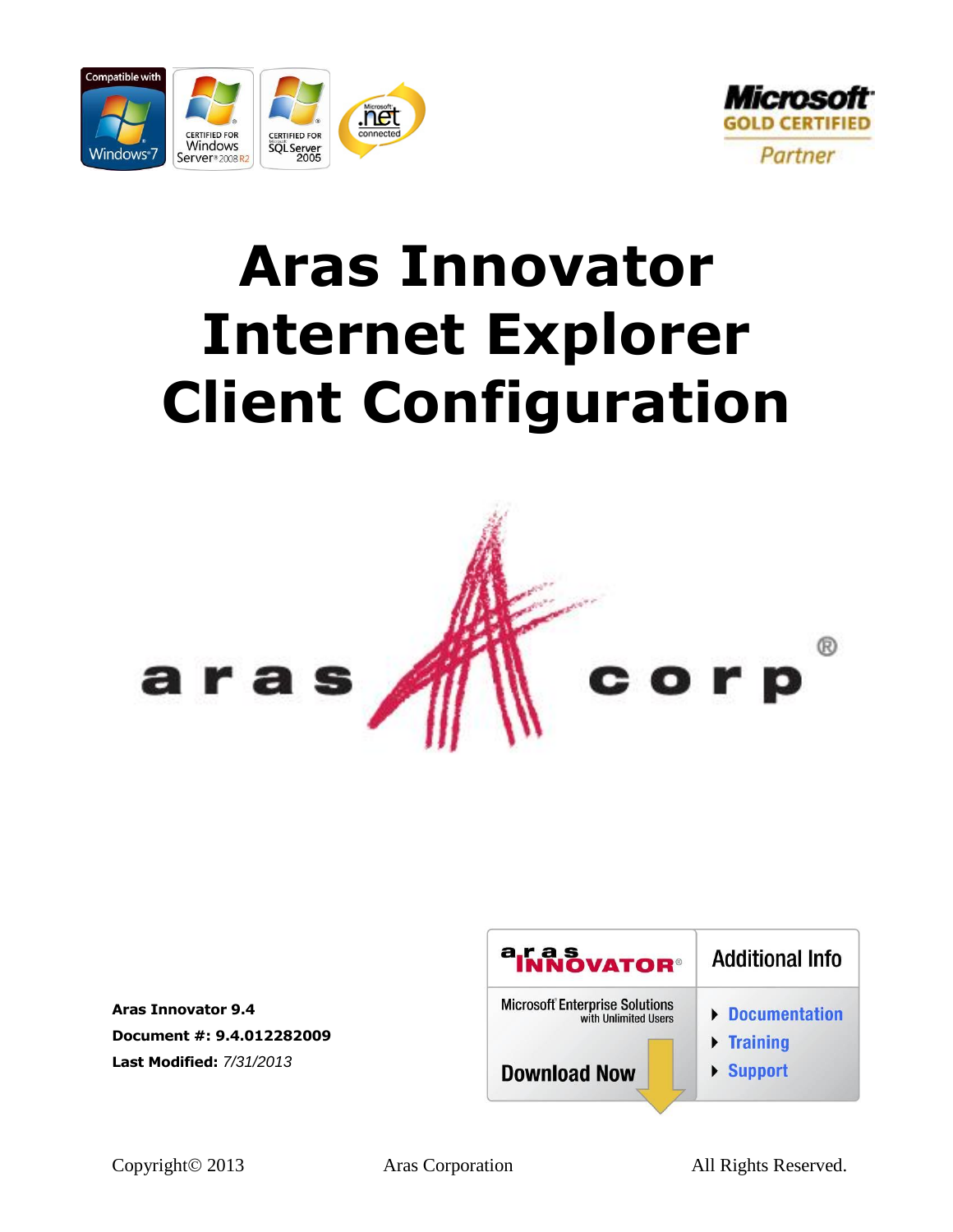# **ARAS CORPORATION**

Copyright © 2013 Aras Corporation. All rights reserved

Aras Corporation 300 Brickstone Square Suite 700 Andover, MA 01810

Phone: 978-691-8900 Fax: 978-794-9826

E-mail: Support@aras.com Website: http://www.aras.com

#### **Notice of Rights**

Copyright © 2013 by Aras Corporation. This material may be distributed only subject to the terms and conditions set forth in the Open Publication License, V1.0 or later (the latest version is presently available at http://www.opencontent.org/openpub/).

Distribution of substantively modified versions of this document is prohibited without the explicit permission of the copyright holder.

Distribution of the work or derivative of the work in any standard (paper) book form for commercial purposes is prohibited unless prior permission is obtained from the copyright holder.

Aras Innovator, Aras, and the Aras Corp "A" logo are registered trademarks of Aras Corporation in the United States and other countries.

All other trademarks referenced herein are the property of their respective owners.

#### **Notice of Liability**

The information contained in this document is distributed on an "As Is" basis, without warranty of any kind, express or implied, including, but not limited to, the implied warranties of merchantability and fitness for a particular purpose or a warranty of noninfringement. Aras shall have no liability to any person or entity with respect to any loss or damage caused or alleged to be caused directly or indirectly by the information contained in this document or by the software or hardware products described herein.

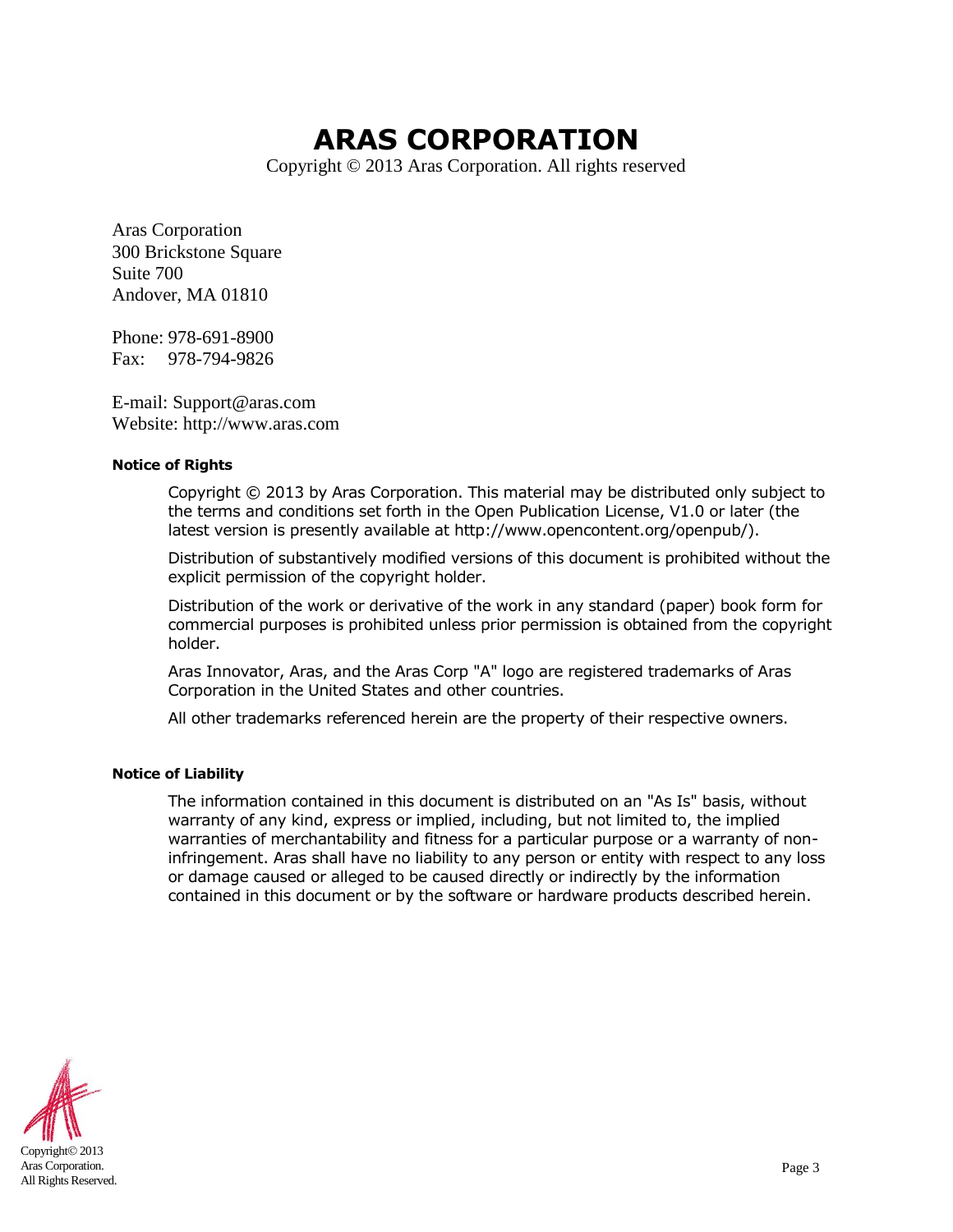### **Table of Contents**

| 1                                                                             |  |
|-------------------------------------------------------------------------------|--|
| 11                                                                            |  |
| 1.1.1                                                                         |  |
| 12 <sub>2</sub>                                                               |  |
| 1.2.1                                                                         |  |
| 1.2.2                                                                         |  |
| 1.2.3                                                                         |  |
| $\mathbf{2}$                                                                  |  |
| 3                                                                             |  |
| 4                                                                             |  |
| 41                                                                            |  |
| 4.1.1 IE Settings for Disabling Files from Opening in Innovator Windows 13    |  |
| 4.2                                                                           |  |
| ACTIVEX CONTROL IS DEACTIVATED WHEN OTHER APPLICATIONS ARE DOCKED WITH<br>4.3 |  |
|                                                                               |  |
| 4.4                                                                           |  |
|                                                                               |  |
| 4.5                                                                           |  |
|                                                                               |  |

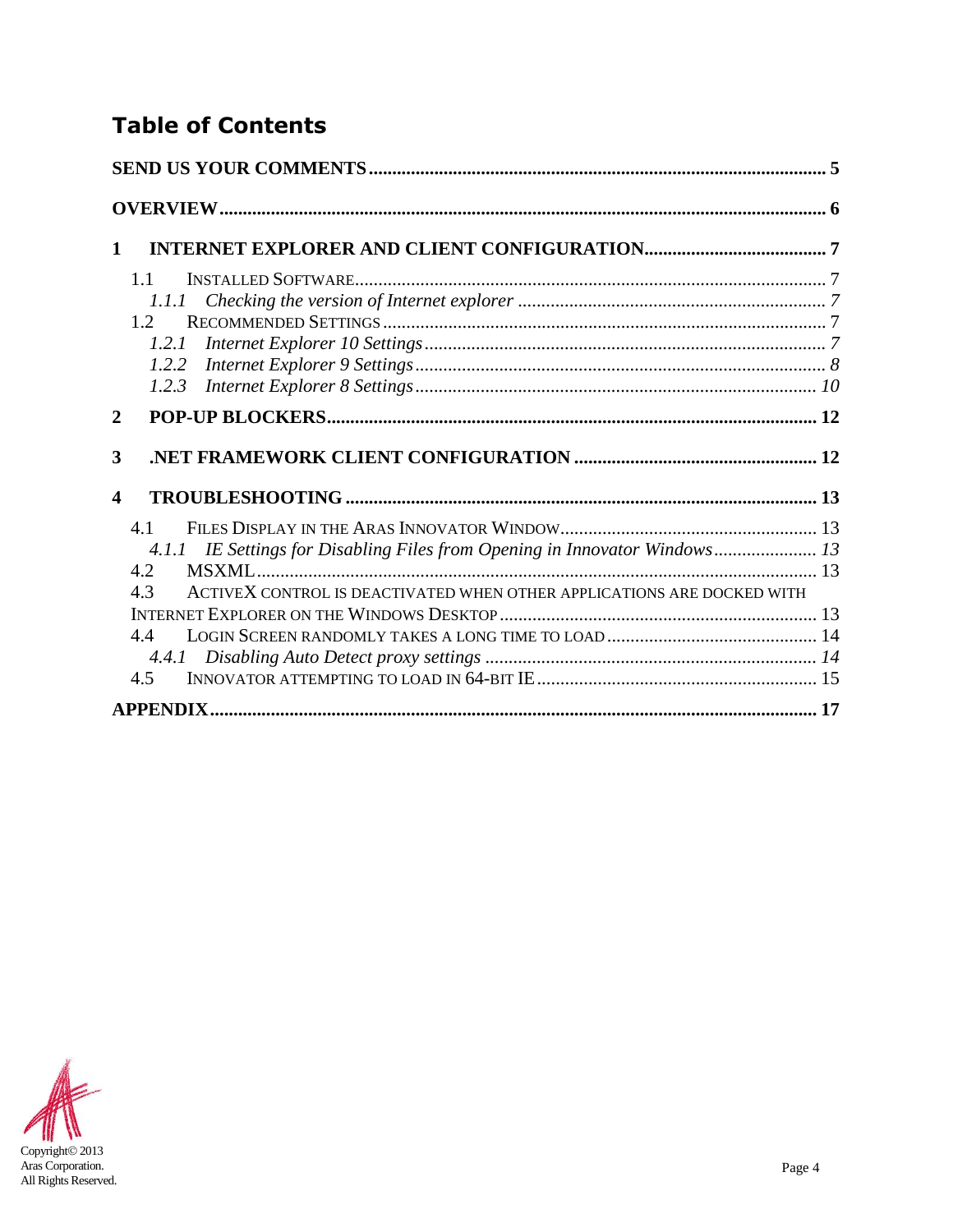# <span id="page-3-0"></span>Send Us Your Comments

Aras Corporation welcomes your comments and suggestions on the quality and usefulness of this document. Your input is an important part of the information used for future revisions.

- o Did you find any errors?
- o Is the information clearly presented?
- o Do you need more information? If so, where and what level of detail?
- o Are the examples correct? Do you need more examples?
- o What features did you like most?

If you find any errors or have any other suggestions for improvement, please indicate the document title, and the chapter, section, and page number (if available).

You can send comments to us in the following ways:

o Email: **Support@aras.com Subject: Aras Innovator Documentation**

Or,

o Postal service: **Aras Corporation 300 Brickstone Square Suite 700 Andover, MA 01810 Attention: Aras Innovator Documentation**

Or,

o FAX: **978-794-9826 Attn: Aras Innovator Documentation**

If you would like a reply, please provide your name, email address, address, and telephone number.

If you have usage issues with the software, please visit http://www.aras.com/support/

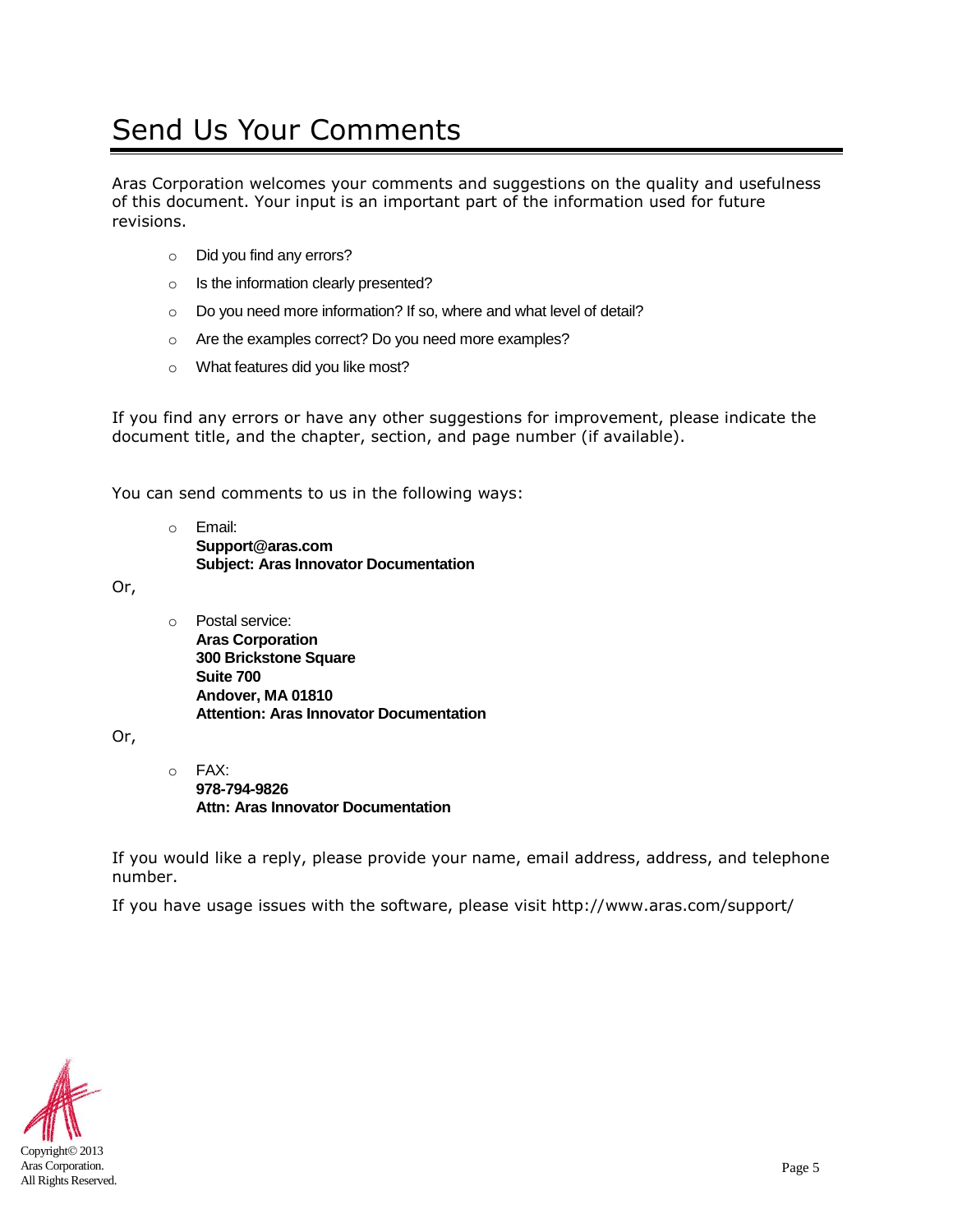# <span id="page-4-0"></span>**Overview**

This is a basic guide to verifying that a client machine is configured correctly for use with Aras Innovator.

It is limited in scope to the Internet Explorer web browser client.

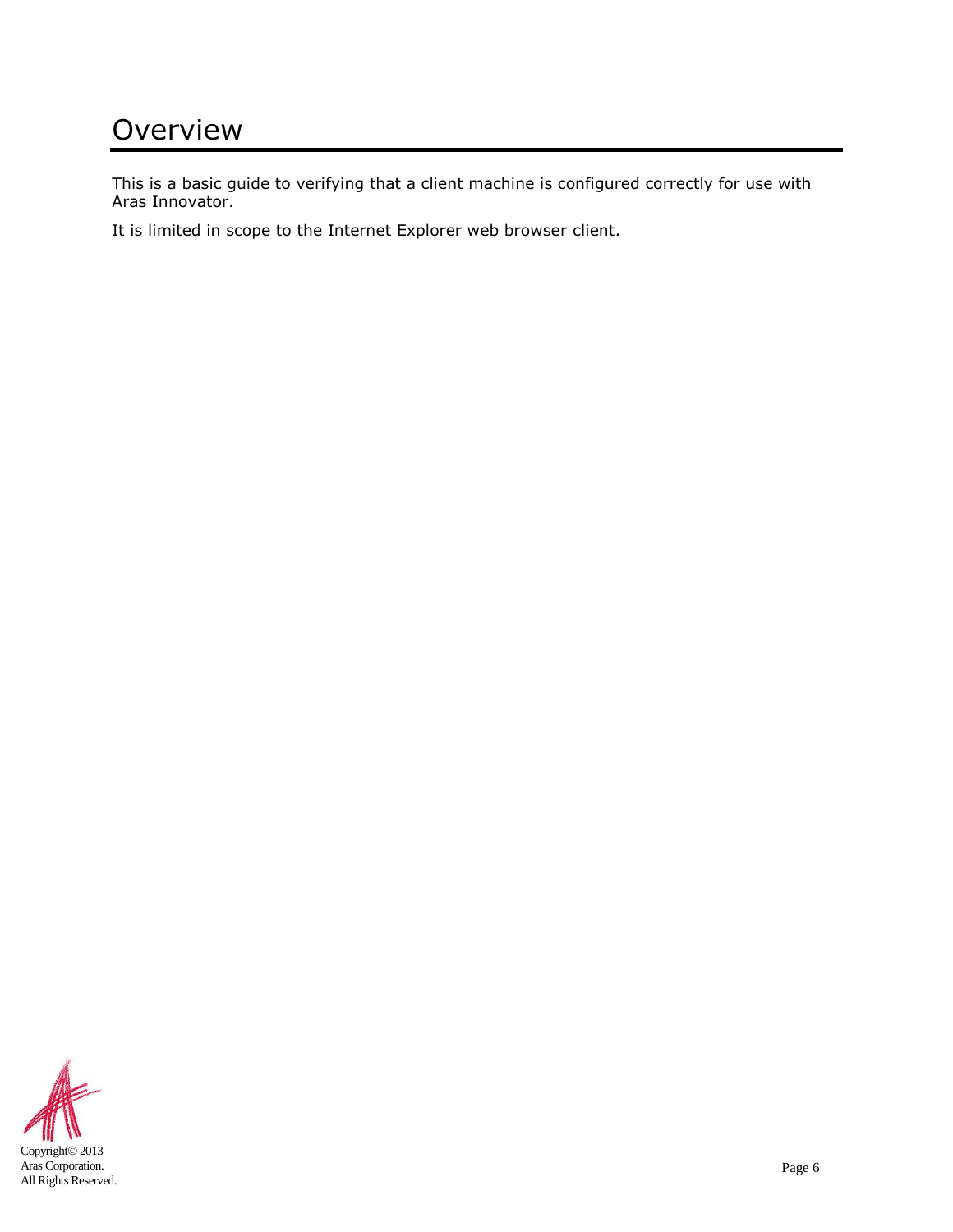### <span id="page-5-1"></span><span id="page-5-0"></span>**1.1 Installed Software**

Aras Innovator 9.4 requires the use of Microsoft Internet Explorer version 10, 9, or 8.

### <span id="page-5-2"></span>**1.1.1 Checking the version of Internet explorer**

- 1) Open an Internet Explorer window.
- 2) From the Menu Bar select Help  $\rightarrow$  About
	- a. If the version number is earlier than 8.0, then you should download and install the upgraded browser software from the Microsoft® web site.

### <span id="page-5-3"></span>**1.2 Recommended Settings**

A user must be a member of the computer's Administrators group in Windows to make the changes required in this section.

### <span id="page-5-4"></span>**1.2.1 Internet Explorer 10 Settings**

Once you have logged into the client PC machine as an administrator, you may configure Internet Explorer using the following steps

- 1. Open an Internet Explorer window.
- 2. In the upper right select Tools  $\rightarrow$  Internet Options
	- a. Select the Security tab
		- i. Select the Trusted Sites Zone
			- 1. Select the Sites button
				- a. Add the URL for Innovator to this zone.
			- 2. Enable Protected Mode **Disable**
		- ii. Select the Custom Level button and insure the following settings (scroll down to find an appropriate option):
			- 1. .NET Framework-reliant components
				- a. Run components signed with Authenticode **Enable**
			- 2. ActiveX controls and plug-ins
				- a. Allow ActiveX Filtering **Disable**
				- b. Download signed ActiveX controls **Enable**
				- c. Run ActiveX controls and plug-ins **Enable**
				- d. Script ActiveX controls marked safe for scripting **Enable**
			- 3. Downloads
				- a. File download **Enable**.
			- 4. Miscellaneous
				- a. Allow websites to open windows without address bar or status bar – **Enable**
			- 5. Scripting
				- a. Active scripting **Enable**
		- b. Select the General tab
			- i. In the "Browser History" section, Select the Settings button
				- 1. Under "Check for newer versions of stored pages," select 'Automatically'
					-
				- 2. Select OK

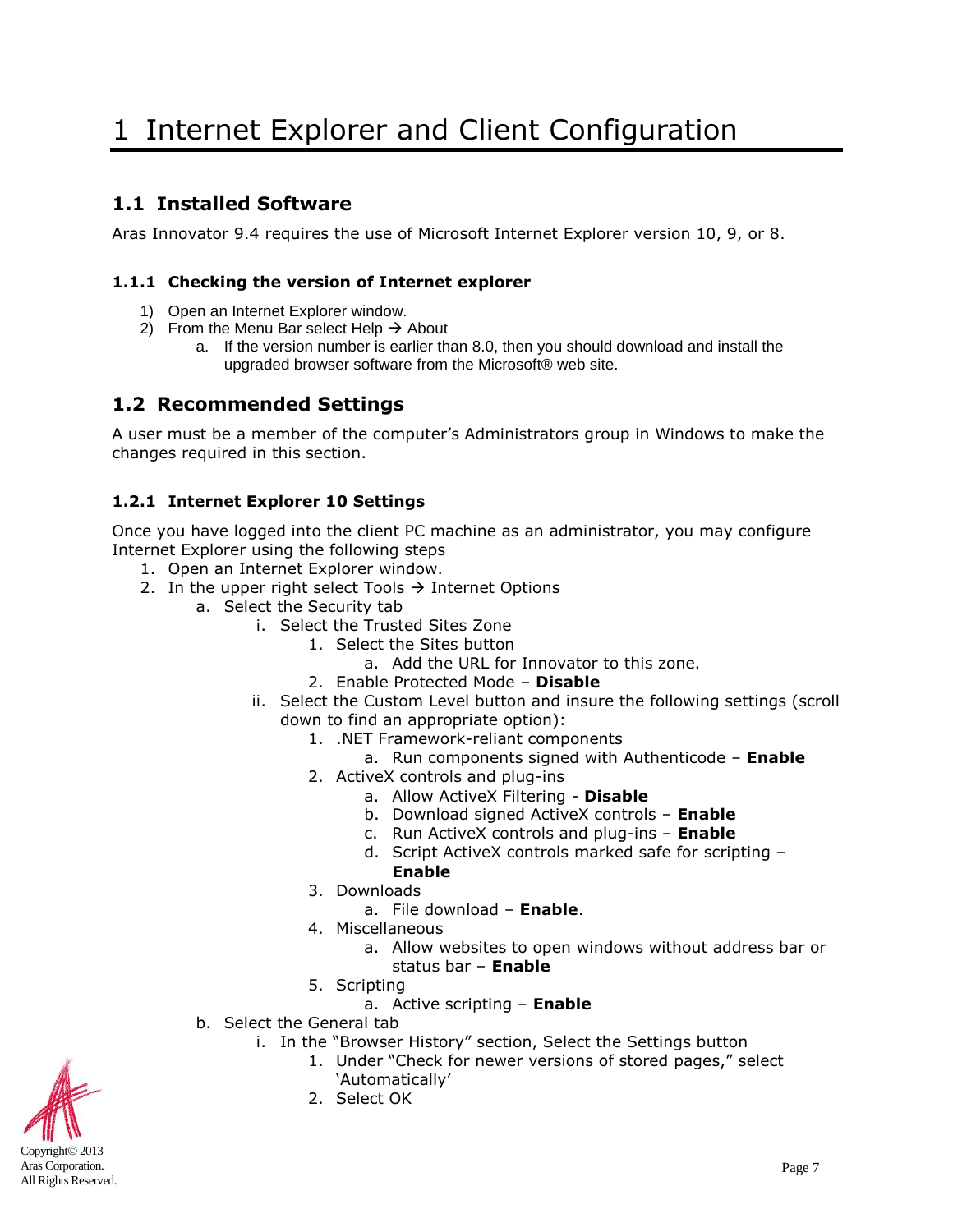- ii. In the "Tabs" section, Select the Settings button
	- 1. In the "When a pop-up is encountered:" section select **Always open Pop-ups in a new window** (*Let internet explorer decides how pop-ups should open* is the minimum setting allowed.)
- c. Select the Advanced tab
	- i. Browsing
		- 1. Disable script debugging (Internet Explorer) **Enable**
			- a. Aras recommends disabling script debugging for any user not actively debugging their client machine. This is only recommendation and not a requirement. For more information please see **ActiveX** control is deactivated [when other applications are docked with Internet](#page-11-4)  [Explorer on the Windows Desktop](#page-11-4)
		- 2. Disable script debugging (Other) **Enable**
			- a. Aras recommends disabling script debugging for any user not actively debugging their client machine. This is only recommendation and not a requirement. For more information please see **ActiveX** control is deactivated [when other applications are docked with Internet](#page-11-4)  [Explorer on the Windows Desktop](#page-11-4)
		- 3. Display a notification about every script error. **Disable**
	- ii. Security
		- 1. Enable Enhanced Protected Mode\* **Disable**
			- a. Enabling this setting will force IE10 to run using the 64 bit iexplore.exe process which is currently not supported by Aras Innovator.
- d. Select OK

It is recommended that you do *not* use the "Compatibility View" feature in IE10 with Aras Innovator. To check websites being run in compatibility mode you may do the following:

- 1. Open an Internet Explorer window.
- 2. From the Menu Bar select Tools  $\rightarrow$  "Compatibility View Settings." *A new window should pop up with a list of sites added to the "Compatibility View."*
- 3. Remove all references to the Aras Innovator site from the list (if there are any).

#### <span id="page-6-0"></span>**1.2.2 Internet Explorer 9 Settings**

Once you have logged into the client PC machine as an administrator, you may configure Internet Explorer using the following steps

- 1. Open an Internet Explorer window.
- 2. In the upper right select Tools  $\rightarrow$  Internet Options
	- a. Select the Security tab
		- i. Select the Trusted Sites Zone
			- 1. Select the Sites button
				- a. Add the URL for Innovator to this zone.
			- 2. Enable Protected Mode (*Windows 7 and Vista Only*) **Disable**
		- ii. Select the Custom Level button and insure the following settings (scroll down to find an appropriate option):

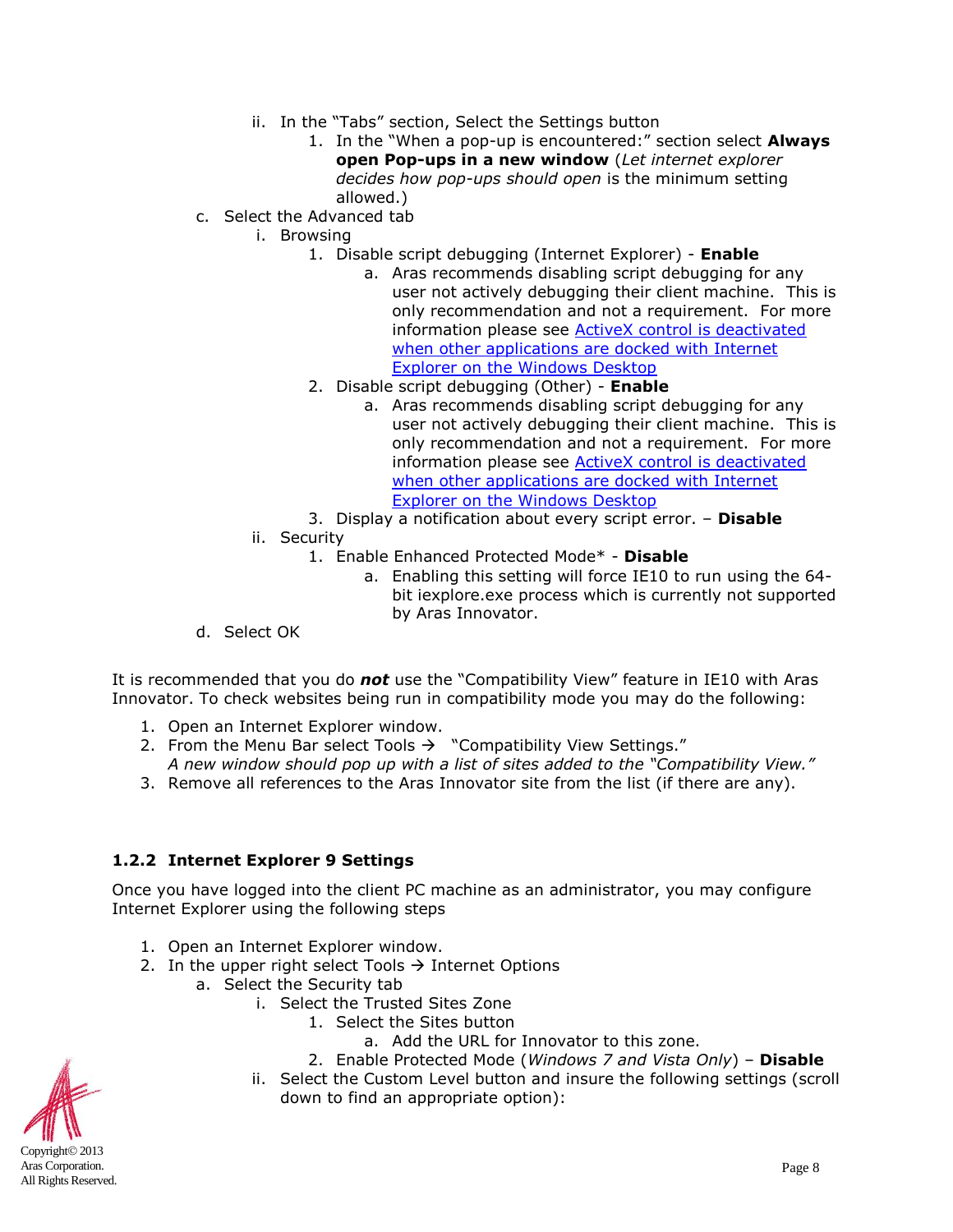- 1. .NET Framework-reliant components
	- a. Run components signed with Authenticode **Enable**
- 2. ActiveX controls and plug-ins
	- a. Allow ActiveX Filtering **Disable**
	- b. Download signed ActiveX controls **Enable**
	- c. Run ActiveX controls and plug-ins **Enable**
	- d. Script ActiveX controls marked safe for scripting **Enable**
- 3. Downloads
	- a. File download **Enable**.
- 4. Miscellaneous
	- a. Allow websites to open windows without address bar or status bar – **Enable**
- 5. Scripting
	- a. Active scripting **Enable**
- b. Select the General tab
	- i. In the "Browser History" section, Select the Settings button
		- 1. Under "Check for newer versions of stored pages," select 'Automatically'
		- 2. Select OK
	- ii. In the "Tabs" section, Select the Settings button
		- 1. In the "When a pop-up is encountered:" section select **Always open Pop-ups in a new window** (*Let internet explorer decides how pop-ups should open* is the minimum setting allowed.)
- c. Select the Advanced tab
	- i. Browsing
		- 1. Disable script debugging (Internet Explorer) **Enable**
			- a. Aras recommends disabling script debugging for any user not actively debugging their client machine. This is only recommendation and not a requirement. For more information please see [ActiveX control is deactivated](#page-11-4)  [when other applications are docked with Internet](#page-11-4)  [Explorer on the Windows Desktop](#page-11-4)
		- 2. Disable script debugging (Other) **Enable**
			- a. Aras recommends disabling script debugging for any user not actively debugging their client machine. This is only recommendation and not a requirement. For more information please see [ActiveX control is deactivated](#page-11-4)  when other applications are docked with Internet [Explorer on the Windows Desktop](#page-11-4)
		- 3. Display a notification about every script error. **Disable**
- d. Select OK
- 3. In the Internet Explorer menu, select Tools  $\rightarrow$  "Compatibility View Settings"
	- a. Add your Aras Innovator Server name to the list of "Websites you've added to Compatibility View"
	- b. Select Close

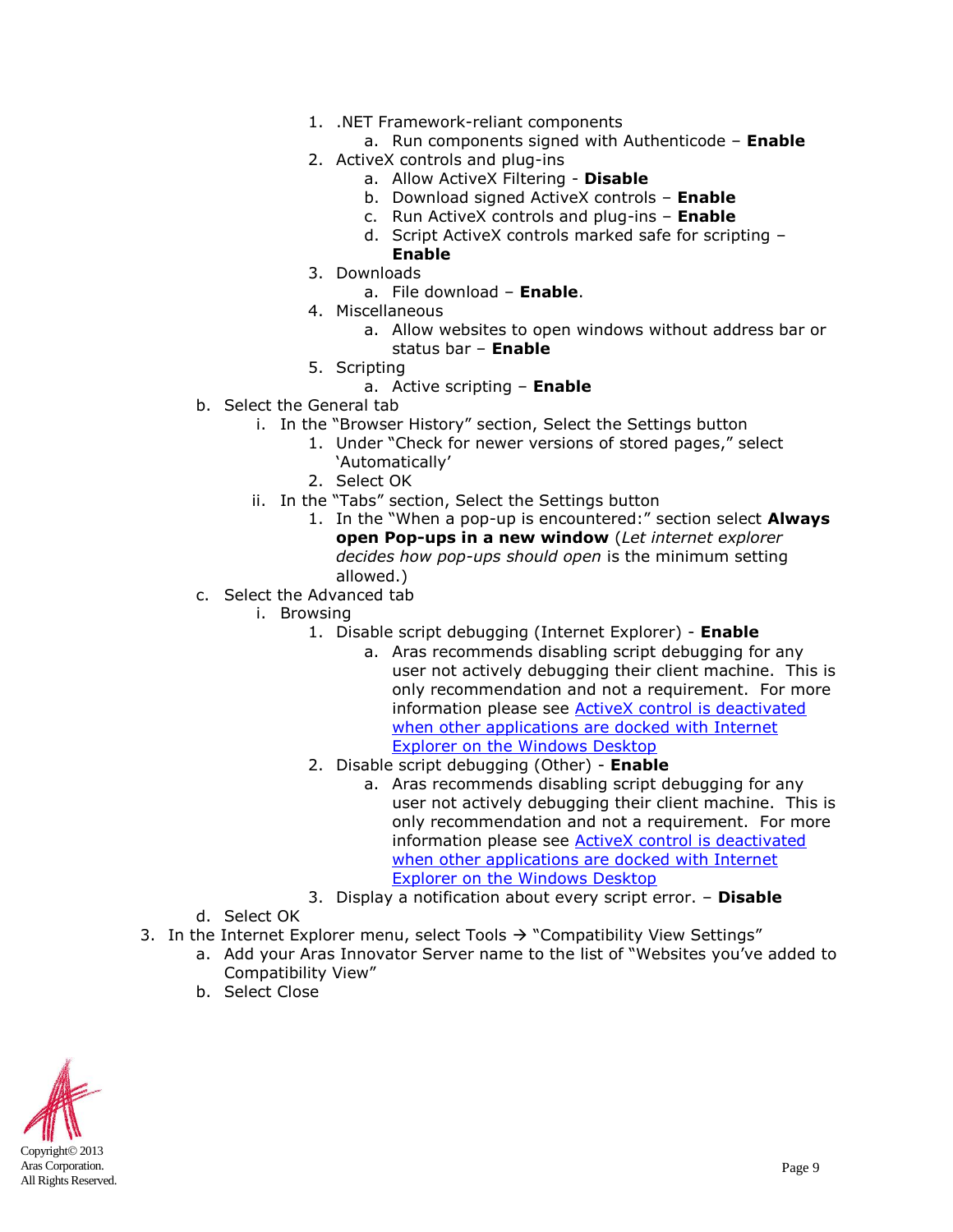### <span id="page-8-0"></span>**1.2.3 Internet Explorer 8 Settings**

Once you have logged into the client PC machine as an administrator, you may configure Internet Explorer using the following steps

- 1. Open an Internet Explorer window.
- 2. From the Menu Bar select Tools  $\rightarrow$  Internet Options
	- a. Select the Security tab
		- i. Select the Trusted Sites Zone
			- 1. Select the Sites button
				- a. Add the URL for Innovator to this zone.
			- 2. Enable Protected Mode (*Windows 7 and Vista Only*) **Disable**
		- ii. Select the Custom Level button and insure the following settings (scroll down to find an appropriate option):
			- 1. .NET Framework-reliant components
				- a. Run components signed with Authenticode **Enable**
			- 2. ActiveX controls and plug-ins
				- a. Download signed ActiveX controls **Enable**
				- b. Run ActiveX controls and plug-ins **Enable**
				- c. Script ActiveX controls marked safe for scripting **Enable**
			- 3. Downloads
				- a. File download **Enable**.
			- 4. Miscellaneous
				- a. Allow websites to open windows without address bar or status bar – **Enable**
			- 5. Scripting
				- a. Active scripting **Enable**
		- b. Select the General tab
			- i. In the "Browser History" section, Select the Settings button
				- 1. Under "Check for newer versions of stored pages," select 'Automatically'
				- 2. Select OK
			- ii. In the "Tabs" section, Select the Settings button
				- 1. In the "When a pop-up is encountered:" section select **Always open Pop-ups in a new window** (*Let internet explorer decides how pop-ups should open* is the minimum setting allowed.)
	- c. Select the Advanced tab
		- i. Browsing
			- 1. Disable script debugging (Internet Explorer)
				- a. Aras recommends disabling script debugging for any user not actively debugging their client machine. This is only recommendation and not a requirement. For more information please see **ActiveX** control is deactivated [when other applications are docked](#page-11-4) with Internet [Explorer on the Windows Desktop](#page-11-4)
			- 2. Disable script debugging (Other)
				- a. Aras recommends disabling script debugging for any user not actively debugging their client machine. This is only recommendation and not a requirement. For more information please see **ActiveX** control is deactivated

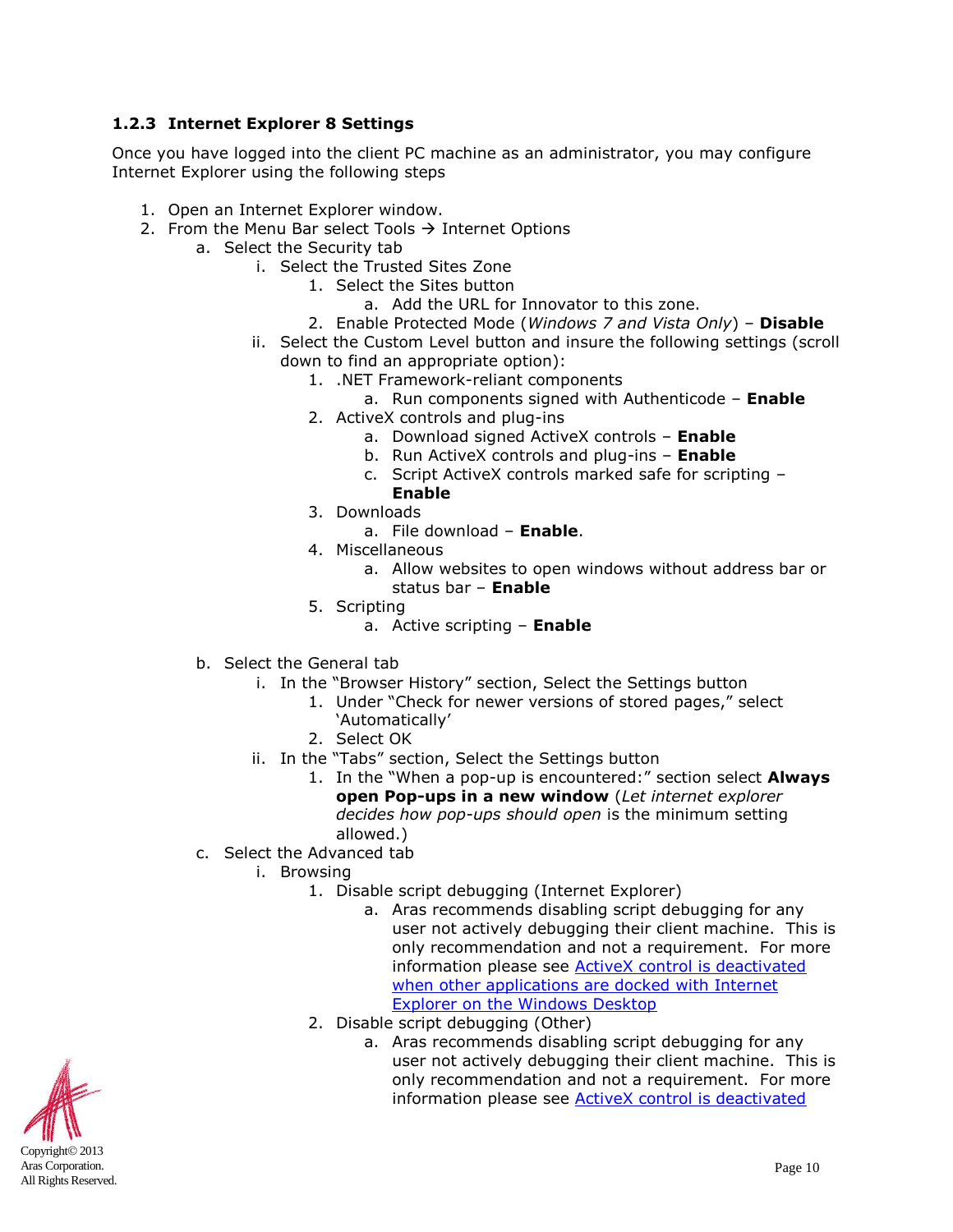#### when other applications are docked with Internet [Explorer on the Windows Desktop](#page-11-4)

- 3. Display a notification about every script error. **Disable**
- d. Select OK

It is recommended that you do *not* use the "Compatibility View" feature in IE8 with Aras Innovator. To check websites being run in compatibility mode you may do the following:

- 4. Open an Internet Explorer window.
- 5. From the Menu Bar select Tools  $\rightarrow$  "Compatibility View Settings."

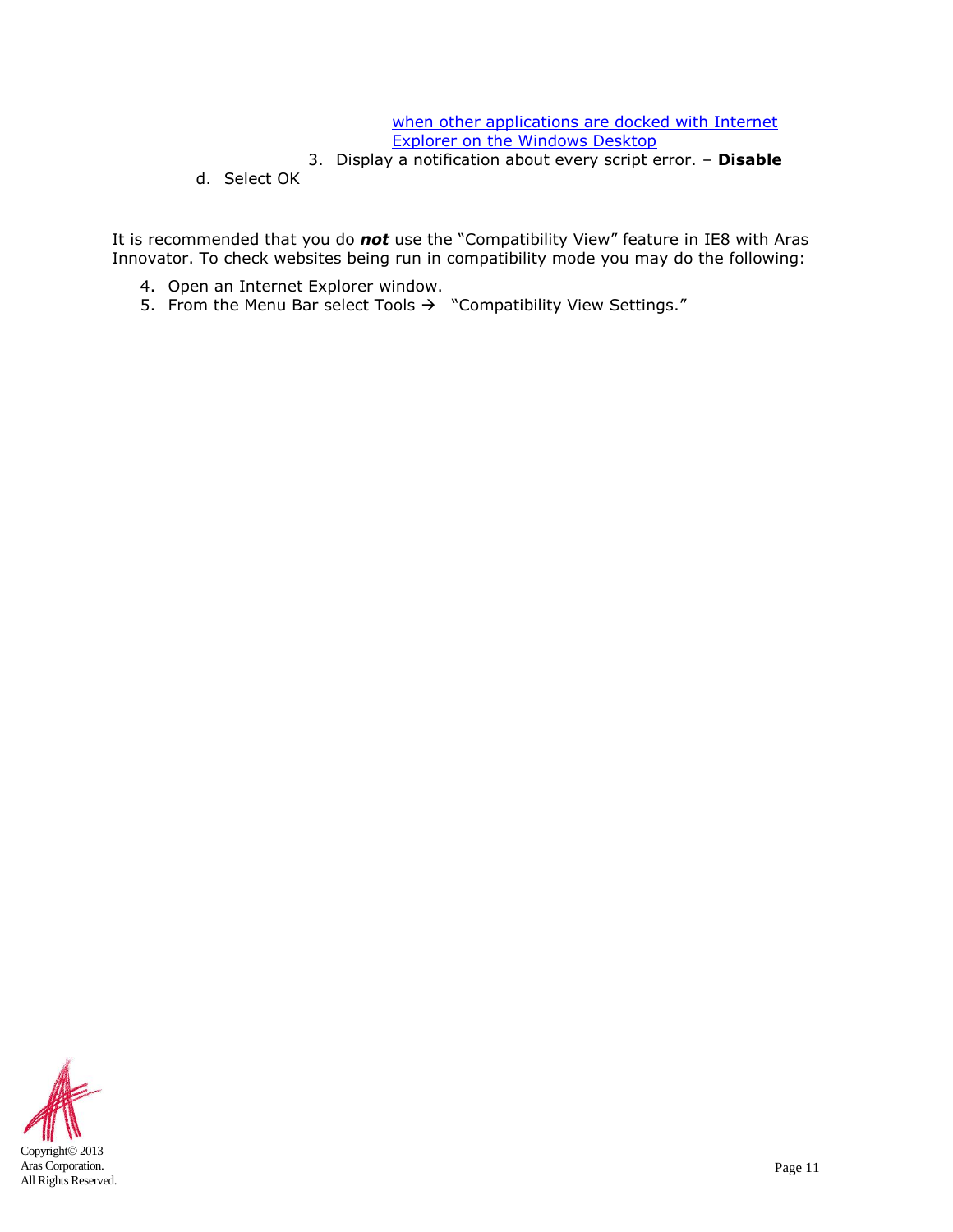# <span id="page-10-0"></span>2 Pop-Up Blockers

Internet Explorer versions 8 and up include a built in popup blocker and more explicit security warnings when downloading Internet content. Also, many add-ons to Microsoft Internet Explorer have introduced pop-up blockers into their software. It is recommended that pop-up blockers be disabled on client PC machines, but if this is not possible, please refer to you pop-up blocker documentation for instructions on how to create exceptions for the Aras Innovator software.

# <span id="page-10-1"></span>3 .NET Framework Client Configuration

This document outlines the steps needed to configure a client PC machine's Internet Explorer to run the Aras Innovator software. The system administrator must also review and deploy the .Net Framework client configuration before the Aras Innovator software can be run on a client machine.

The *Aras Innovator - .NET Client Configuration* document presents options for how individual IT departments will deploy the .Net Framework Security policies to client PCs. This document contains the instructions for configuring the .Net Framework 3.5 SP1.

This document can be found at<http://www.aras.com/support/> or in the Documentation folder of the Aras Innovator CD Image.

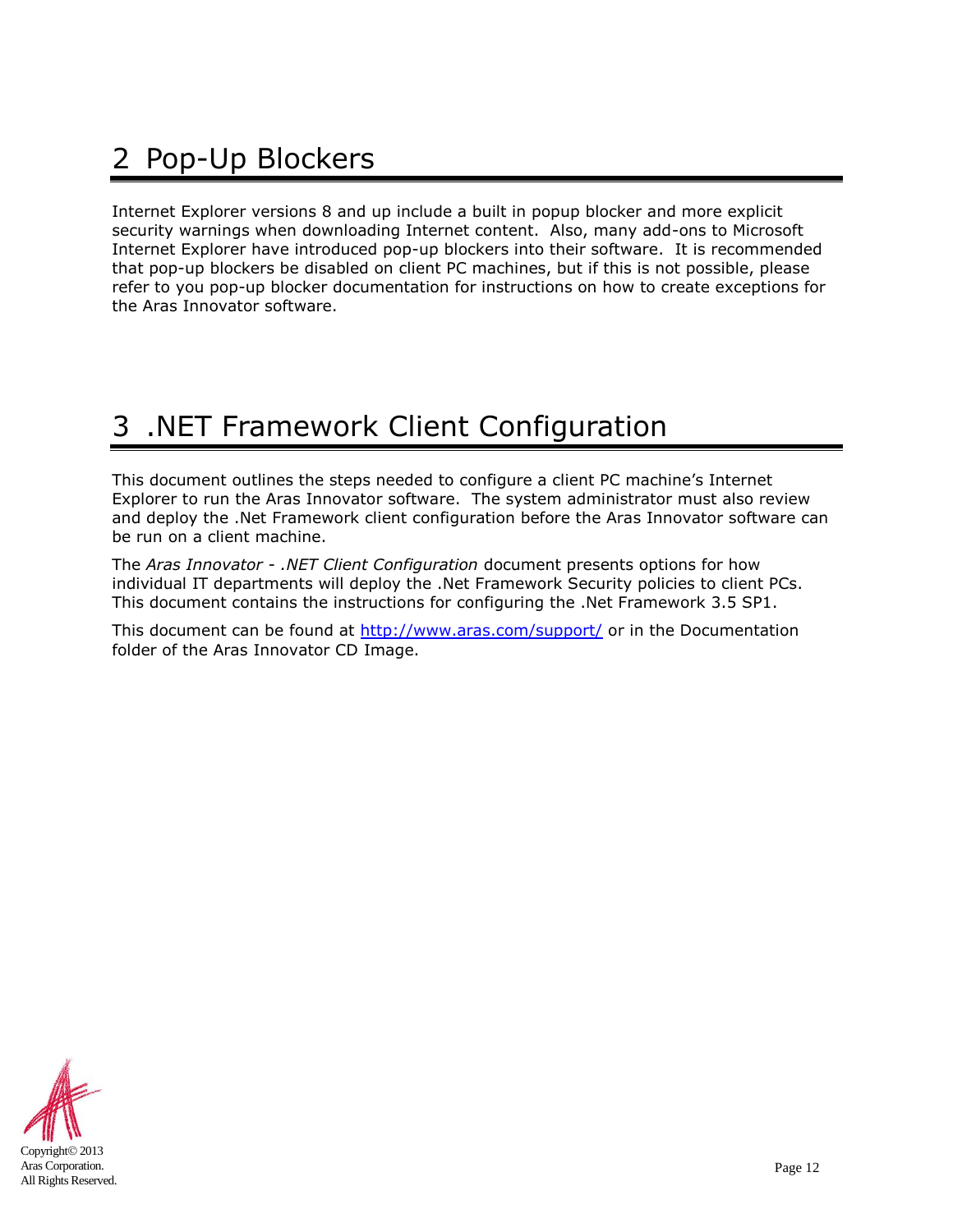# <span id="page-11-0"></span>4 Troubleshooting

### <span id="page-11-1"></span>**4.1 Files Display in the Aras Innovator Window**

Certain file type can use Internet Explorer as the default program to be viewed in. The example this section will use is an XML document. When an XML document is open in most systems it will use Internet Explorer as the viewer. The default setting has the XML file open in any open Internet Explorer windows, if possible. If this file opens in the Aras Innovator window, it can invalidate this window for further use with the Aras Innovator session. If this file opens in the main Aras Innovator window, it can invalidate the entire Aras Innovator session for the user.

At this time, there are two main solutions for this problem. One, associate the file type with a viewer other than Internet Explorer. Changing the viewer associated with the file type must be done on a file type by file type basis. Or two, disable the ability for these files to open in existing Internet Explorer windows. This second option will force the XML file to be opened in a new Internet Explorer window, rather than any existing window. See section 4.1.1 for instructions to disable this feature.

### <span id="page-11-2"></span>**4.1.1 IE Settings for Disabling Files from Opening in Innovator Windows**

- 1. Open Internet Explorer
- 2. Select Tools-> Internet Options in the main menu.
- 3. Select Advanced tab
- 4. In the Browsing section Uncheck "Reuse windows for launching shortcuts" option. Apply.

### <span id="page-11-3"></span>**4.2 MSXML**

Aras Innovator requires MSXML4 SP3 on the client. This may not be installed by default on some PCs, and may require explicit installation from the Microsoft website.

### <span id="page-11-4"></span>**4.3 ActiveX control is deactivated when other applications are docked with Internet Explorer on the Windows Desktop**

Certain applications, like chat programs, have a docking feature with the Windows Desktop. This docking allows the program to appear to snap into the displayed desktop along one of the edges. The effect this has on Aras Innovator is that the user will be prompted to activate UI controls (menus, grids, trees, etc). Below is an example of the type of prompt a user can see.

Click to activate and use this control



Aras Corporation. All Rights Reserved.

The cause of the problem is that Internet Explorer is incorrectly determining the script debugging state once an application is docked. Once an application is docked, a windows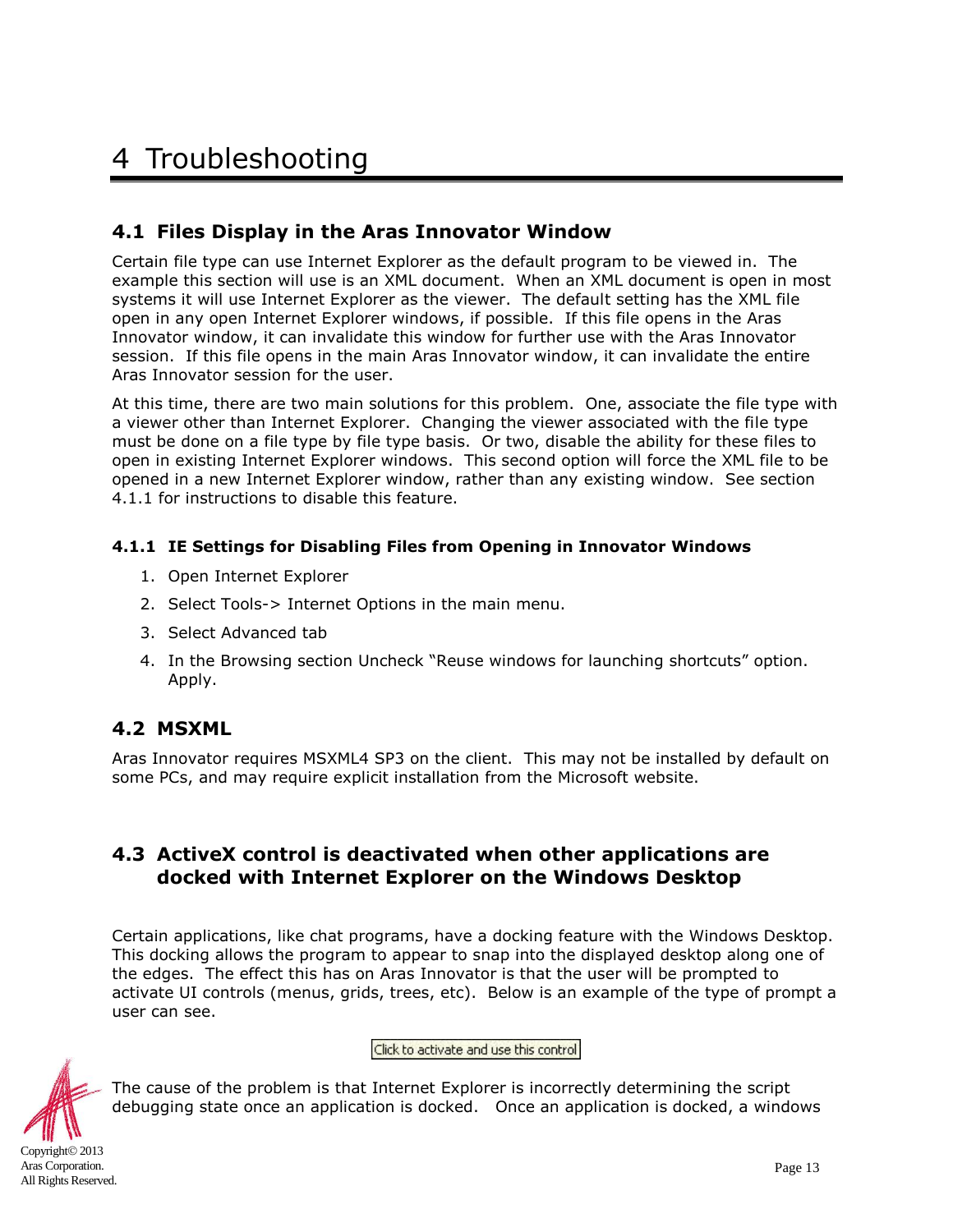message is sent to all top-level windows. When Internet Explorer receives the message, it is misinterpreting the script debugging state and disabling script debugging internally. This disabling of script debugging internally leads to controls prompting for activation when a page is loaded.

This issue should be fixed in a future update to Internet Explorer. At this time, Aras Corporation recommends that you disable script debugging on client PC machines. The steps for disabling script debugging in [Internet Explorer](#page-5-0) are outlined in Internet Explorer [and Client Configuration.](#page-5-0) If users choose not to disable script debugging, there is a workaround when the error occurs. If a user encounters this error, log out of Aras Innovator and log back in to refresh the client.

### <span id="page-12-0"></span>**4.4 Login Screen randomly takes a long time to load**

Certain settings in Internet Explorer could possibly cause the Aras Innovator login screen to take an extended period of time to load. In this instance, for the first login of the day, the login window appears to be loading with a blank white screen for around 90 seconds. After the initial load the login window works fine.

A possible cause for this problem is the system is trying to automatically detect proxy settings on the network. With this setting set to true your connection will spend time trying to determine whether there is proxy settings on your network it must adhere to.

### <span id="page-12-1"></span>**4.4.1 Disabling Auto Detect proxy settings**

- 1. Open Internet Explorer
- 2. Select Tools->Internet Options
- 3. Select the Connections Tab
- 4. Click the LAN Settings Button
- 5. Uncheck "Automatically detect settings" if it is checked(screen shot below

| Local Area Network (LAN) Settings                                                                                               |  |  |  |  |  |  |  |
|---------------------------------------------------------------------------------------------------------------------------------|--|--|--|--|--|--|--|
| Automatic configuration                                                                                                         |  |  |  |  |  |  |  |
| Automatic configuration may override manual settings. To ensure the<br>use of manual settings, disable automatic configuration. |  |  |  |  |  |  |  |
| Automatically detect settings                                                                                                   |  |  |  |  |  |  |  |
| Use automatic configuration script                                                                                              |  |  |  |  |  |  |  |
| Address                                                                                                                         |  |  |  |  |  |  |  |
| Proxy server                                                                                                                    |  |  |  |  |  |  |  |
| Use a proxy server for your LAN (These settings will not apply to<br>dial-up or VPN connections).                               |  |  |  |  |  |  |  |
| Address:<br>80<br>Port:<br>Advanced                                                                                             |  |  |  |  |  |  |  |
| Bypass proxy server for local addresses                                                                                         |  |  |  |  |  |  |  |
|                                                                                                                                 |  |  |  |  |  |  |  |
| Cancel<br>OK                                                                                                                    |  |  |  |  |  |  |  |

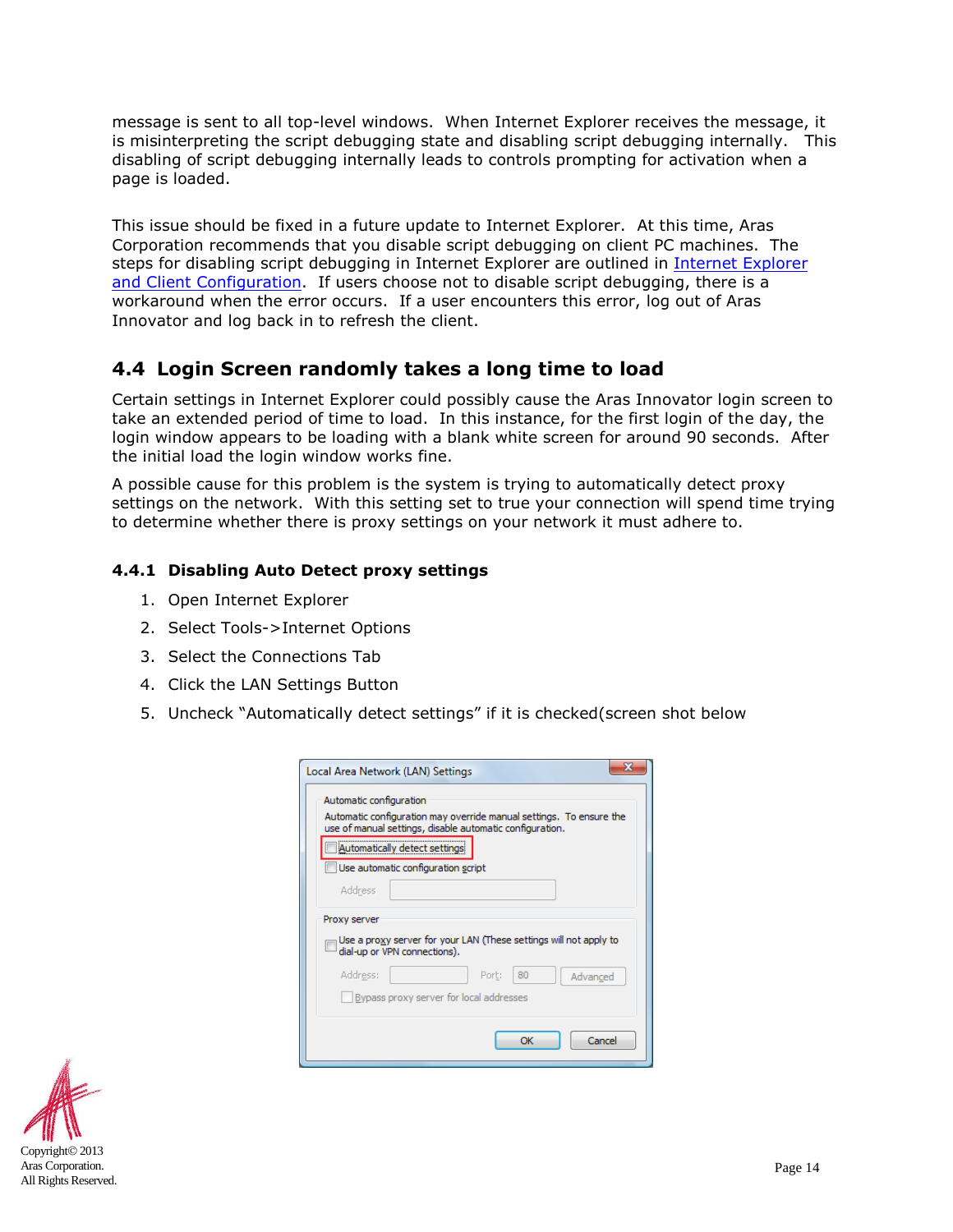### <span id="page-13-0"></span>**4.5 Innovator attempting to load in 64-bit IE**

If the login screen fails to load with the following error, this indicates that the 64-bit version of Internet Explorer is being used.

Aras Innovator client has failed to initialize.



You have attempted to load Aras Innovator in the 64-BIT version of Internet Explorer. Please close this process and reopen Aras Innovator in the 32-BIT version of Internet Explorer.

#### **Internet Explorer 9**

In Internet Explorer 9, there are two executables that are available on 64-bit operating systems. Please confirm that you are loading the "iexplore.exe" process from the following Windows directory:

C:\Program Files (x86)\Internet Explorer\iexplore.exe

If you are using the 64-bit version of Internet Explorer, the following will be displayed in the "Help"  $\rightarrow$  "About":



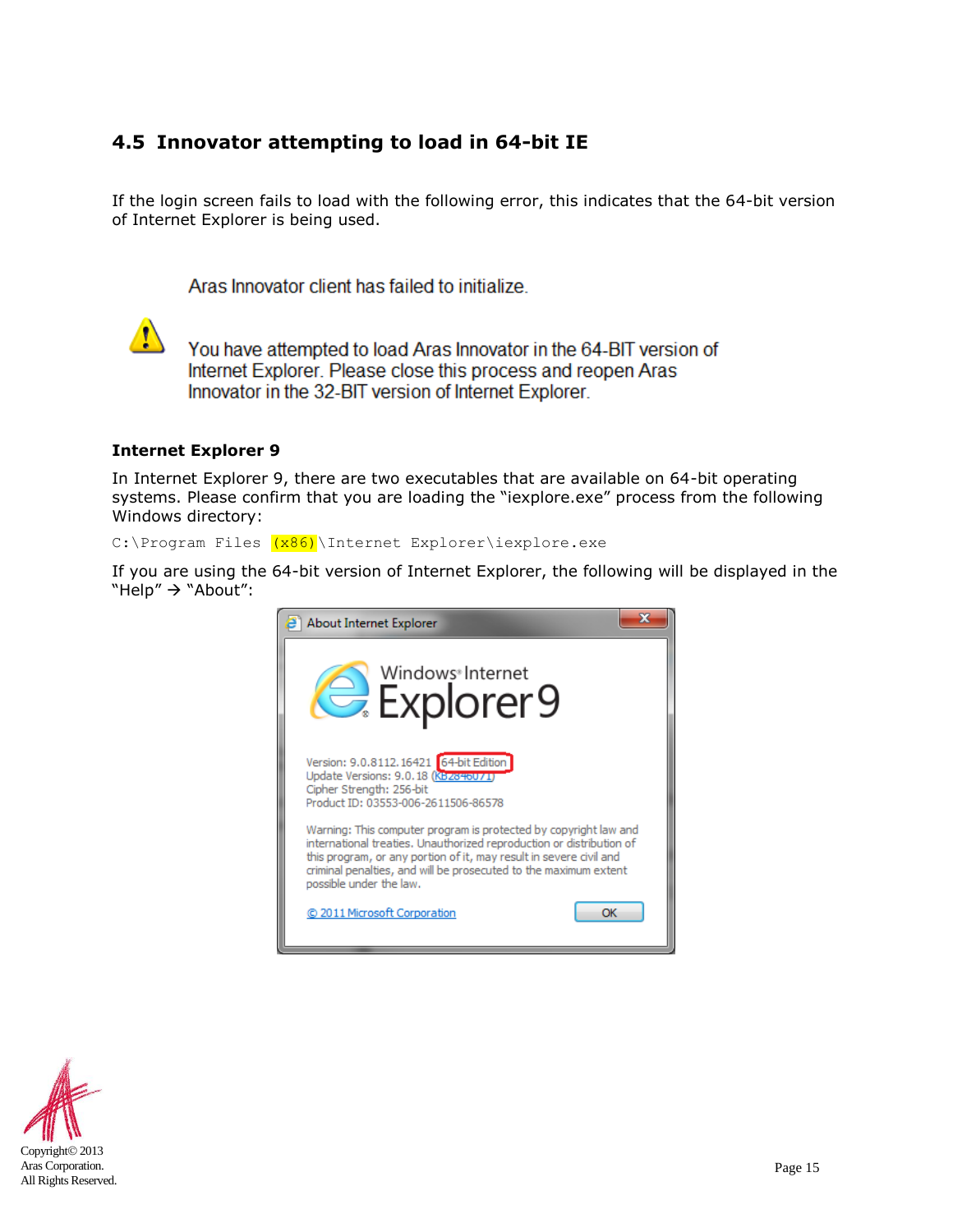#### **Internet Explorer 10**

In Internet Explorer 10, the main "iexplore.exe" process is always run using the 64-bit Internet Explorer. Depending on the following settings, the tabs within Internet Explorer will run using either the 32-bit or the 64-bit process.

Please confirm that "Enable Enhanced Protected Mode\*" is disabled. Please note that any changes to this flag require that the computer be restarted.

| <b>Internet Options</b>                                                                                                                                                                                                                                                                                                                                                                                                                                                                                                                                                                                                                                              |          |         |         |                    |          | R        |  |  |
|----------------------------------------------------------------------------------------------------------------------------------------------------------------------------------------------------------------------------------------------------------------------------------------------------------------------------------------------------------------------------------------------------------------------------------------------------------------------------------------------------------------------------------------------------------------------------------------------------------------------------------------------------------------------|----------|---------|---------|--------------------|----------|----------|--|--|
| General                                                                                                                                                                                                                                                                                                                                                                                                                                                                                                                                                                                                                                                              | Security | Privacy | Content | <b>Connections</b> | Programs | Advanced |  |  |
| Settings                                                                                                                                                                                                                                                                                                                                                                                                                                                                                                                                                                                                                                                             |          |         |         |                    |          |          |  |  |
| Security<br>▲<br>Allow active content from CDs to run on My Computer*<br>Allow active content to run in files on My Computer*<br>Allow software to run or install even if the signature is inv.<br>M Always send Do Not Track header*<br>Block unsecured images with other mixed content<br>T Check for publisher's certificate revocation<br>Check for server certificate revocation*<br><b>V</b> Check for signatures on downloaded programs<br>Do not save encrypted pages to disk<br>Ξ<br>Empty Temporary Internet Files folder when browser is cld<br>Enable DOM Storage<br>✓<br>Enable Enhanced Protected Mode*<br>T Enable Integrated Windows Authentication* |          |         |         |                    |          |          |  |  |
| Ш<br>∢<br>Þ<br>*Takes effect after you restart your computer                                                                                                                                                                                                                                                                                                                                                                                                                                                                                                                                                                                                         |          |         |         |                    |          |          |  |  |
| Restore advanced settings                                                                                                                                                                                                                                                                                                                                                                                                                                                                                                                                                                                                                                            |          |         |         |                    |          |          |  |  |
| Reset Internet Explorer settings                                                                                                                                                                                                                                                                                                                                                                                                                                                                                                                                                                                                                                     |          |         |         |                    |          |          |  |  |
| Resets Internet Explorer's settings to their default<br>Reset<br>condition.                                                                                                                                                                                                                                                                                                                                                                                                                                                                                                                                                                                          |          |         |         |                    |          |          |  |  |
| You should only use this if your browser is in an unusable state.                                                                                                                                                                                                                                                                                                                                                                                                                                                                                                                                                                                                    |          |         |         |                    |          |          |  |  |
| OK<br>Cancel<br>Apply                                                                                                                                                                                                                                                                                                                                                                                                                                                                                                                                                                                                                                                |          |         |         |                    |          |          |  |  |

In addition to this setting, there is a registry entry that can prevent the tabs of Internet Explorer from loading using the 32-bit iexplore.exe process. Please confirm that the following entry does not have a value of "0" set:

HKEY\_CURRENT\_USER\Software\Microsoft\Internet Explorer\Main "TabProcGrowth"

If this entry is set to value of "0", you will need to modify the value to some integer value larger than "0" (for example, "1").

For more information on this setting, please see the following Microsoft KB article:

<http://support.microsoft.com/kb/2716529>